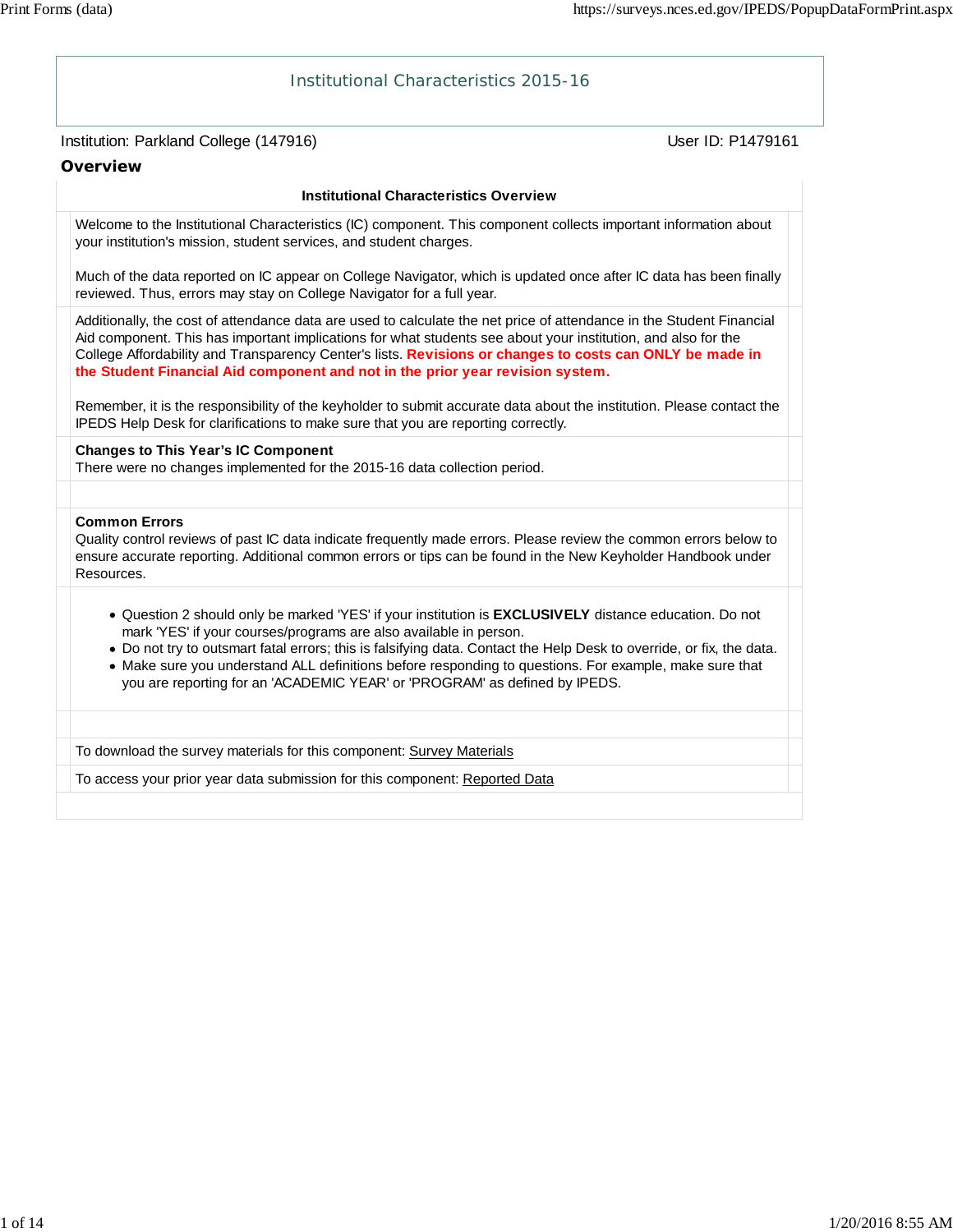### **Part A - Mission Statement and Distance Education**

**1.** Provide the institution's mission statement *or* a web address (URL) where the mission statement can be found. Typed statements are limited to 2,000 characters or less. The mission statement will be available to the public on College Navigator.

| Mission |                          | http://www.parkland.edu/about/mission.aspx                                              |
|---------|--------------------------|-----------------------------------------------------------------------------------------|
|         | Statement URL:           | Please begin URL with "http://" or "https://"                                           |
|         | <b>Mission Statement</b> |                                                                                         |
|         |                          |                                                                                         |
|         |                          |                                                                                         |
|         |                          |                                                                                         |
|         |                          |                                                                                         |
|         |                          |                                                                                         |
|         |                          | 2. Are all the programs at your institution offered exclusively via distance education? |
|         | の                        | <b>No</b>                                                                               |
|         |                          | Yes                                                                                     |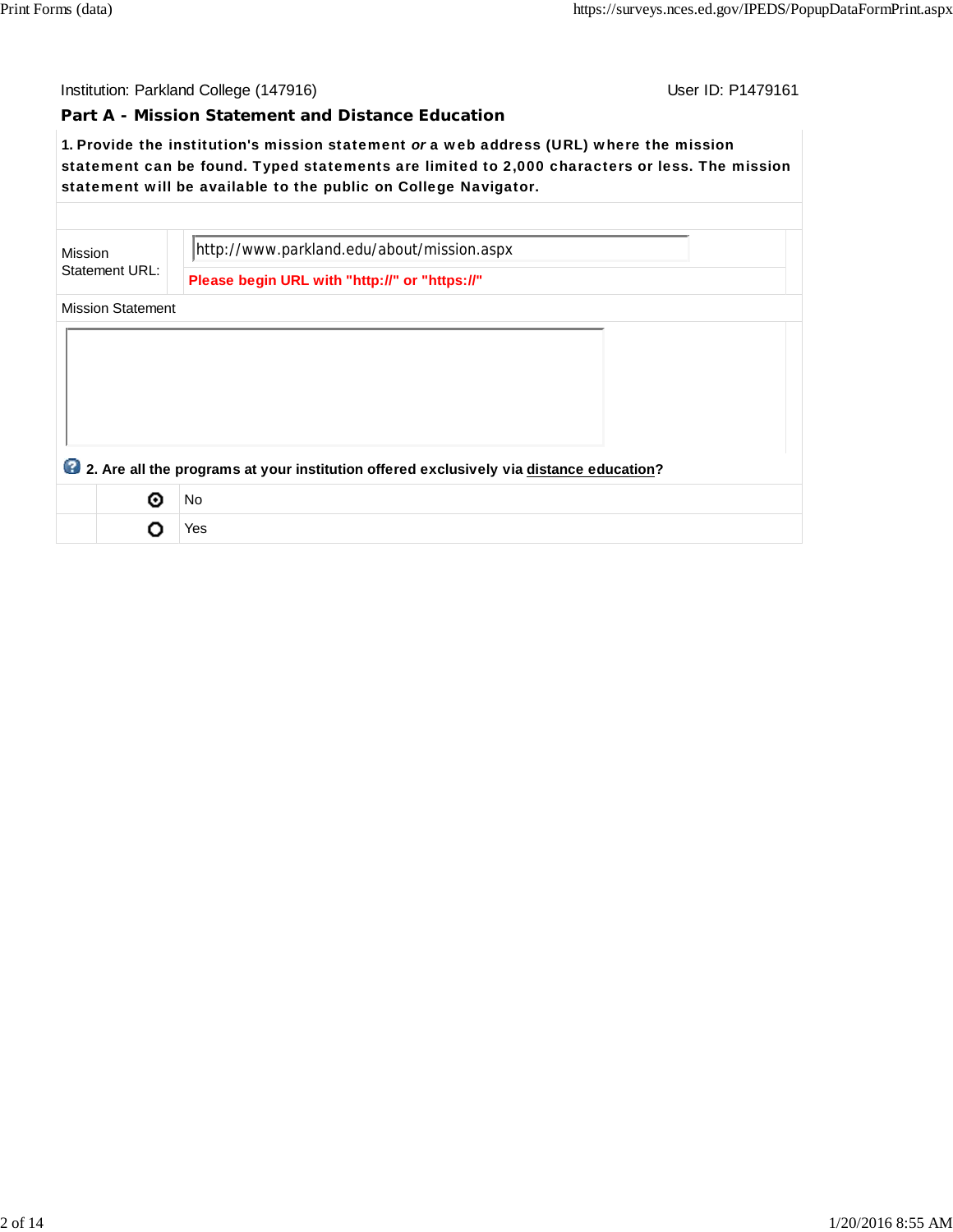**Part B - Services and Programs for Servicemembers and Veterans**

## **1.** Which of the following are available to veterans, military servicemembers, or their families?

|                                                                                                       | Yellow Ribbon Program (officially known as Post-9/11 GI Bill, Yellow Ribbon Program)                      |  |  |  |  |
|-------------------------------------------------------------------------------------------------------|-----------------------------------------------------------------------------------------------------------|--|--|--|--|
| ∨                                                                                                     | Credit for military training                                                                              |  |  |  |  |
| ☑                                                                                                     | Dedicated point of contact for support services for veterans, military servicemembers, and their families |  |  |  |  |
| ⊽                                                                                                     | Recognized student veteran organization                                                                   |  |  |  |  |
| ☑                                                                                                     | Member of Department of Defense Voluntary Educational Partnership Memorandum of Understanding             |  |  |  |  |
|                                                                                                       | None of the above                                                                                         |  |  |  |  |
| the Vau mou use the crease below to provide context for the date veulus reported shows. These context |                                                                                                           |  |  |  |  |

 **You may use the space below to** provide context **for the data you've reported above. These context notes will be posted on the College Navigator website, and should be written to be understood by students and parents.**

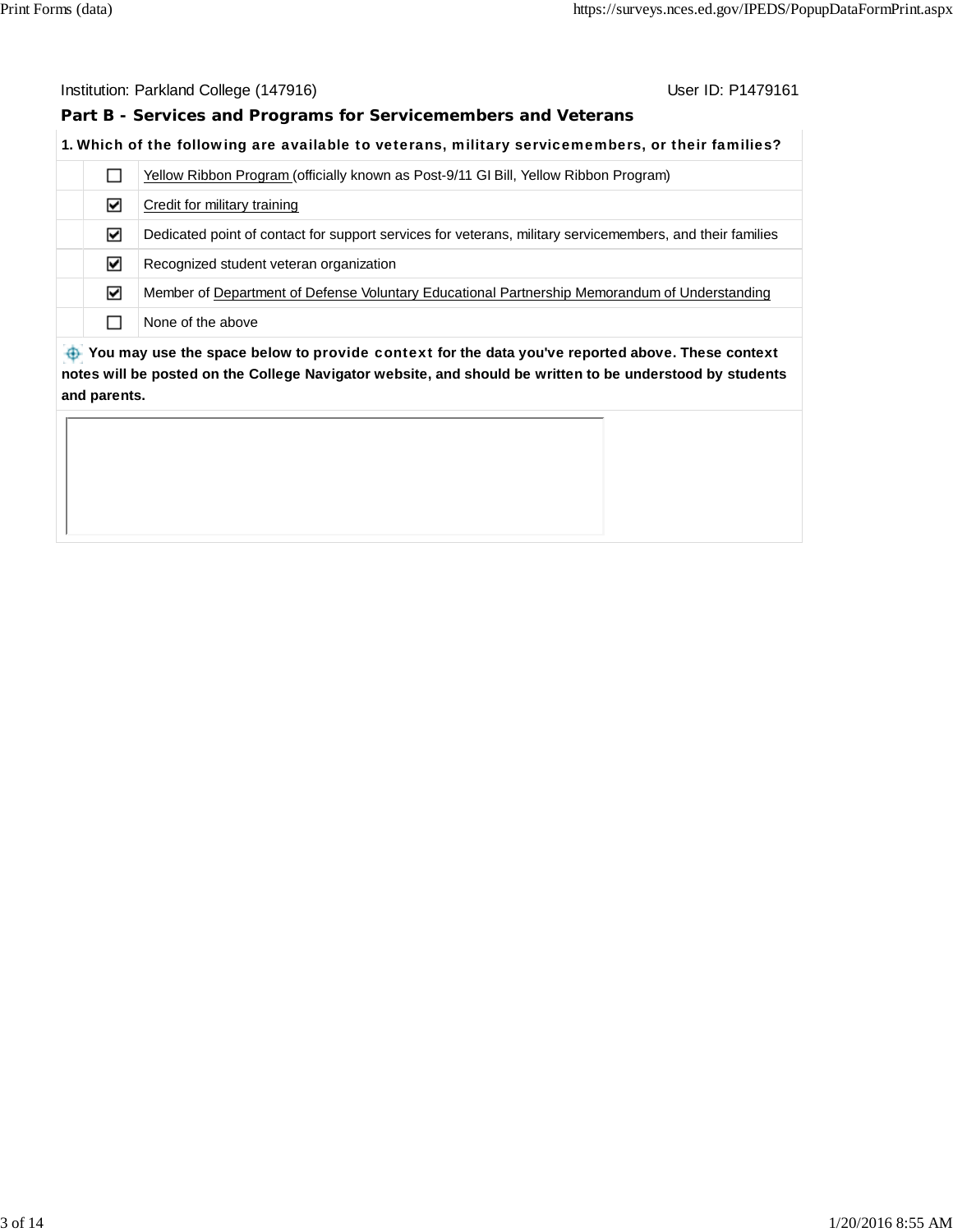| Institution: Parkland College (147916)<br>User ID: P1479161                               |                                                                                 |                                                          |  |                                                                                                  |  |                                                                                                     |
|-------------------------------------------------------------------------------------------|---------------------------------------------------------------------------------|----------------------------------------------------------|--|--------------------------------------------------------------------------------------------------|--|-----------------------------------------------------------------------------------------------------|
| Part C - Student Services - Special Learning Opportunities                                |                                                                                 |                                                          |  |                                                                                                  |  |                                                                                                     |
|                                                                                           |                                                                                 |                                                          |  | 1. Does your institution accept any of the following? [Check all that apply]                     |  |                                                                                                     |
|                                                                                           |                                                                                 |                                                          |  |                                                                                                  |  |                                                                                                     |
| ☑                                                                                         |                                                                                 | Dual credit (college credit earned while in high school) |  |                                                                                                  |  |                                                                                                     |
| ☑                                                                                         |                                                                                 | Credit for life experiences                              |  |                                                                                                  |  |                                                                                                     |
| ☑                                                                                         |                                                                                 | Advanced placement (AP) credits                          |  |                                                                                                  |  |                                                                                                     |
| □                                                                                         |                                                                                 | None of the above                                        |  |                                                                                                  |  |                                                                                                     |
|                                                                                           |                                                                                 |                                                          |  |                                                                                                  |  |                                                                                                     |
|                                                                                           |                                                                                 |                                                          |  |                                                                                                  |  | 2. What types of special learning opportunities are offered by your institution? [Check all that    |
| apply]                                                                                    |                                                                                 |                                                          |  |                                                                                                  |  |                                                                                                     |
|                                                                                           |                                                                                 |                                                          |  |                                                                                                  |  |                                                                                                     |
| ☑                                                                                         | <b>ROTC</b>                                                                     |                                                          |  |                                                                                                  |  |                                                                                                     |
|                                                                                           | $\blacktriangledown$                                                            | ☑<br>☑<br>Air Force<br>Navy<br>Army                      |  |                                                                                                  |  |                                                                                                     |
| ☑                                                                                         | Study abroad                                                                    |                                                          |  |                                                                                                  |  |                                                                                                     |
| □                                                                                         |                                                                                 | Weekend/evening college                                  |  |                                                                                                  |  |                                                                                                     |
| Teacher certification (for the elementary, middle school/junior high, or secondary level) |                                                                                 |                                                          |  |                                                                                                  |  |                                                                                                     |
| □                                                                                         | Do not include certifications to teach at the postsecondary level.              |                                                          |  |                                                                                                  |  |                                                                                                     |
|                                                                                           | П<br>Students can complete their preparation in certain areas of specialization |                                                          |  |                                                                                                  |  |                                                                                                     |
|                                                                                           | П                                                                               |                                                          |  |                                                                                                  |  | Students must complete their preparation at another institution for certain areas of specialization |
|                                                                                           | П                                                                               |                                                          |  | This institution is approved by the state for the initial certification or licensure of teachers |  |                                                                                                     |
| $\Box$                                                                                    |                                                                                 | None of the above                                        |  |                                                                                                  |  |                                                                                                     |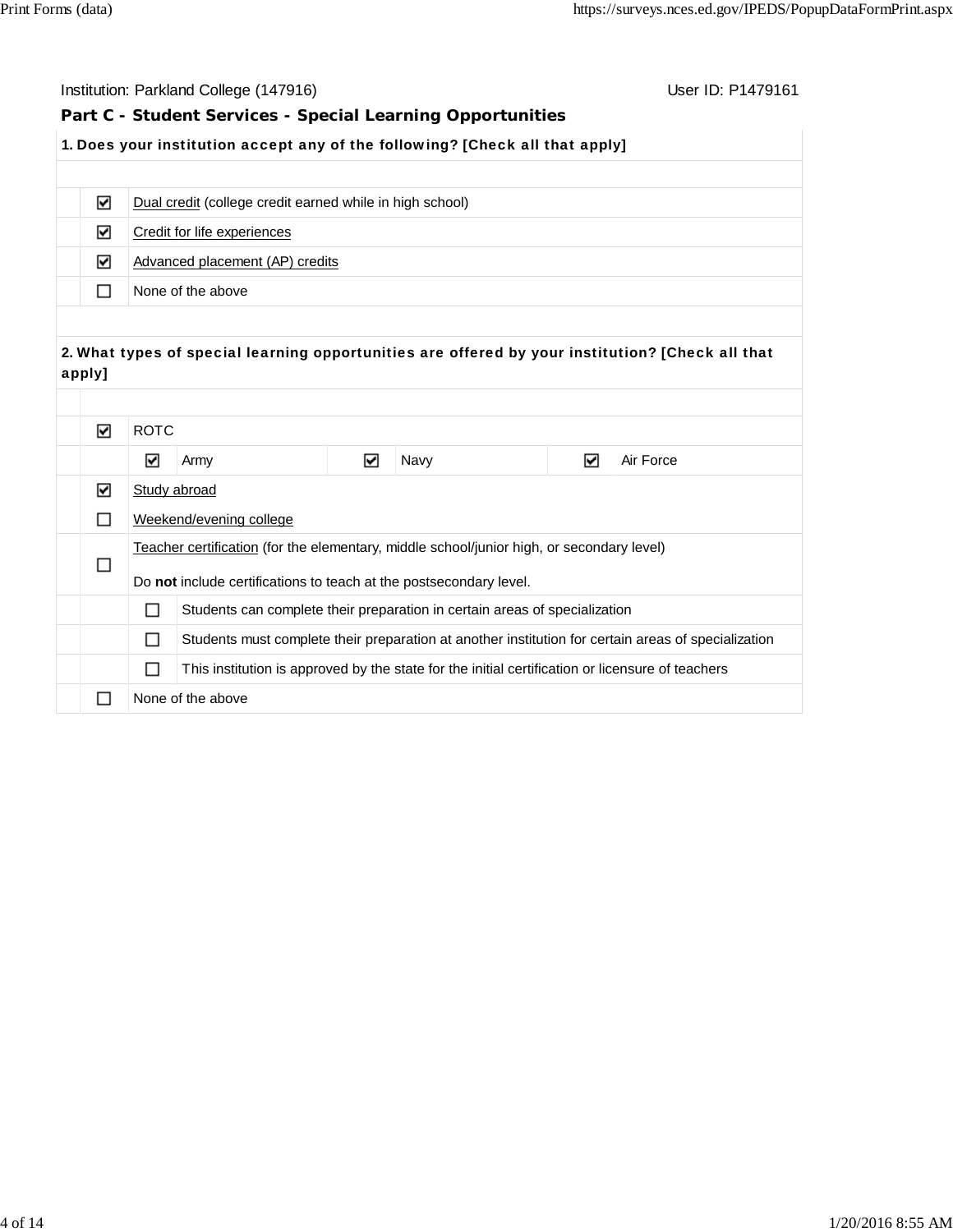Institution: Parkland College (147916) November 2012 12: P1479161

## **Part C - Student Services - Distance Opportunities**

**4.** Which of the following selected student services are offered by your institution? [Check all that apply]

| ☑ | Remedial services                           |
|---|---------------------------------------------|
| ⊻ | Academic/career counseling services         |
| ☑ | Employment services for current students    |
| ☑ | Placement services for program completers   |
| ☑ | On-campus day care for children of students |
|   | None of the above                           |
|   |                                             |

# **5.** Does your institution have its own library or are you financially supporting a shared library with another postsecondary education institution?

| ⊙ | Have our own library                                                             |
|---|----------------------------------------------------------------------------------|
|   | Do not have our own library but contribute financial support to a shared library |
|   | Neither of the above                                                             |

# **6.** Indicate whether or not any of the following alternative tuition plans are offered by your institution.

|   | No                       |                              |  |
|---|--------------------------|------------------------------|--|
| ⊙ | Yes                      |                              |  |
|   |                          | Tuition guarantee            |  |
|   | ı ı                      | Prepaid tuition plan         |  |
|   | 罓                        | Tuition payment plan         |  |
|   | $\overline{\phantom{a}}$ | Other (specify in box below) |  |
|   |                          |                              |  |

# **<sup>1</sup>2** 7. Please indicate at what level(s) your institution offers distance education opportunities (courses and/or programs).

| ⊽ | Undergraduate                                                   |
|---|-----------------------------------------------------------------|
|   | Graduate                                                        |
|   | The institution does not offer distance education opportunities |
|   |                                                                 |

 **You may use the space below to** provide context **for the** alternative tuition plans **you've reported above. These context notes will be posted on the College Navigator website, and should be written to be understood by students and parents.**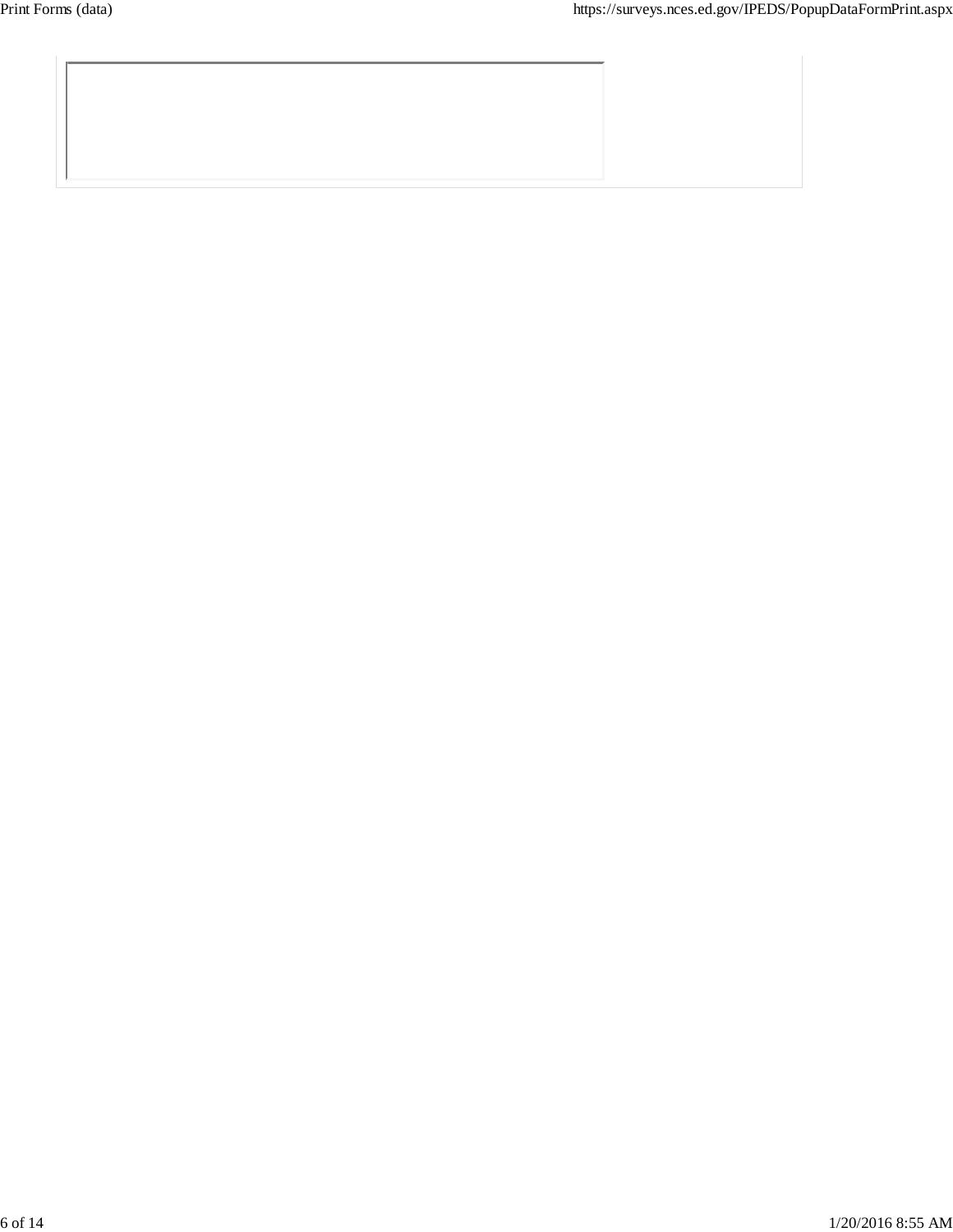## **Part C - Disability Service**

Please indicate the percentage of all undergraduate students enrolled during fall 2014 who were formally registered as students with disabilities with the institution's office of disability services (or the equivalent office).

|  | 3 percent or less    |   |
|--|----------------------|---|
|  | More than 3 percent: | % |

 **You may use the space below to** provide context **for the data you've reported above. These context notes will be posted on the College Navigator website, and should be written to be understood by students and parents.**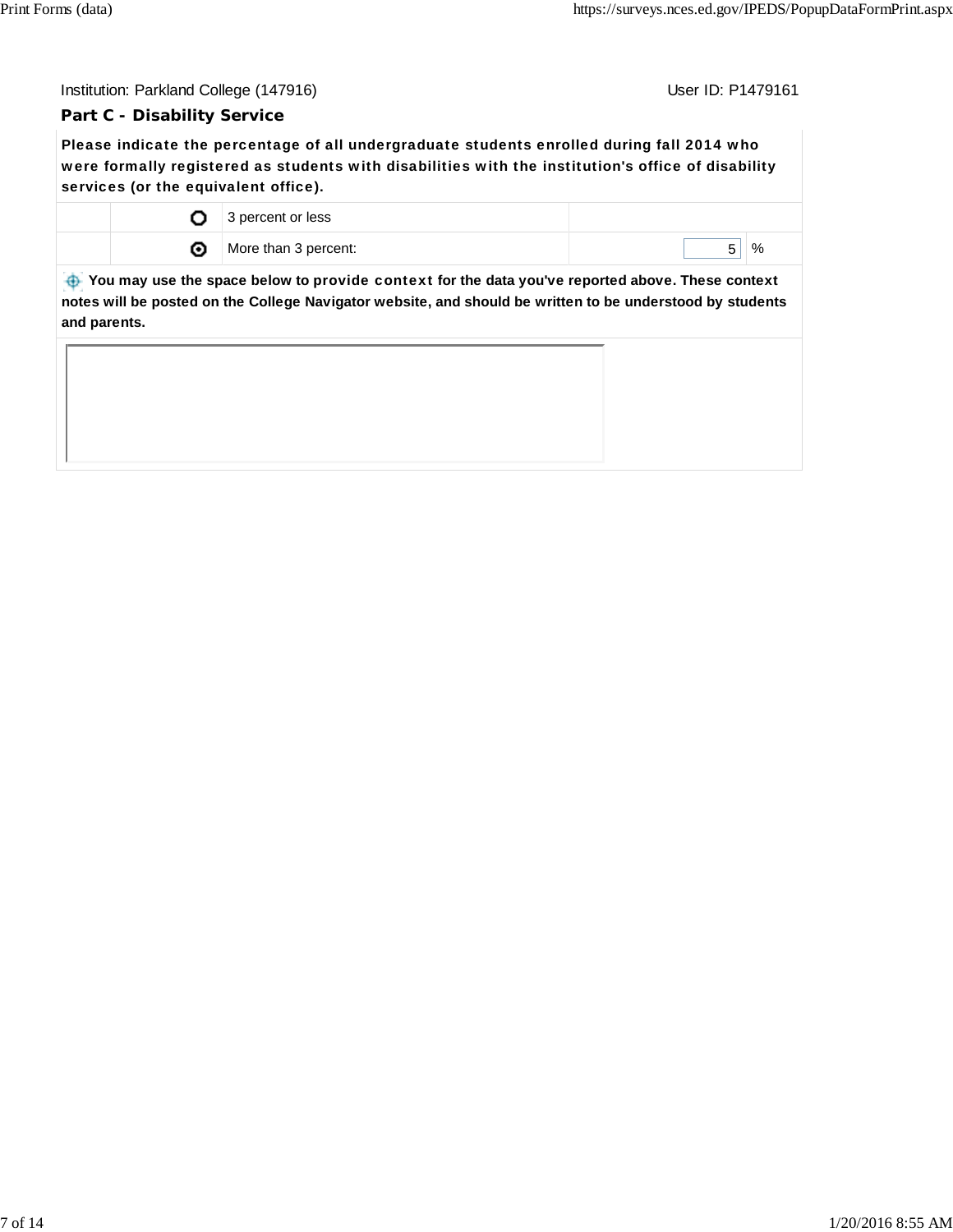#### Institution: Parkland College (147916) November 2012 12: P1479161

# **Part D - Student Charges Questions**

# **1.** Are all full-time, first-time degree/certificate-seeking students required to live on campus or in institutionally-controlled housing?

*If you answer Yes to this question, you will not be asked to report off-campus room and board in the price of attendance (D11).*

*This is only a screening question, and your response does not show up on College Navigator.*

*If you make any exceptions to this rule, and have even one full-time, first-time student living off-campus, please answer No so that this does not cause conflicts with the Student Financial Aid survey. Making changes to the SFA component is very difficult and may lead to inaccurate reporting for your institution.*

⊙ No

O

Yes, and we do not make **ANY** (even one) exceptions to this rule

#### **2.** Does your institution charge different tuition for in-district, in-state, or out-of-state students?

| If you answer Yes to this question, you will be expected to report tuition amounts for in-district, in-state, and |  |
|-------------------------------------------------------------------------------------------------------------------|--|
| out-of-state students.                                                                                            |  |

*Please only select Yes if you really charge different tuition rates, or you will be reporting the same numbers 3 times.*

| Ιŋ |
|----|
| ٩S |

#### **3.** Does your institution offer institutionally-controlled housing (either on or off campus)?

*If you answer Yes to this question, you will be expected to specify a housing capacity, and to report a room charge or a combined room and board charge (D10).*

◉ No

o

Yes

Specify housing capacity for academic year 2015-16

#### **4.** Do you offer board or meal plans to your students?

*If you answer Yes to this question, you will be expected to report a board charge or combined room and board charge (D10).*

|  | Νo                                                                                         |  |  |
|--|--------------------------------------------------------------------------------------------|--|--|
|  | Yes - Enter the number of meals per week in the maximum meal plan available                |  |  |
|  |                                                                                            |  |  |
|  | Yes - Number of meals per week can vary (e.g., students' charge meals against a meal card) |  |  |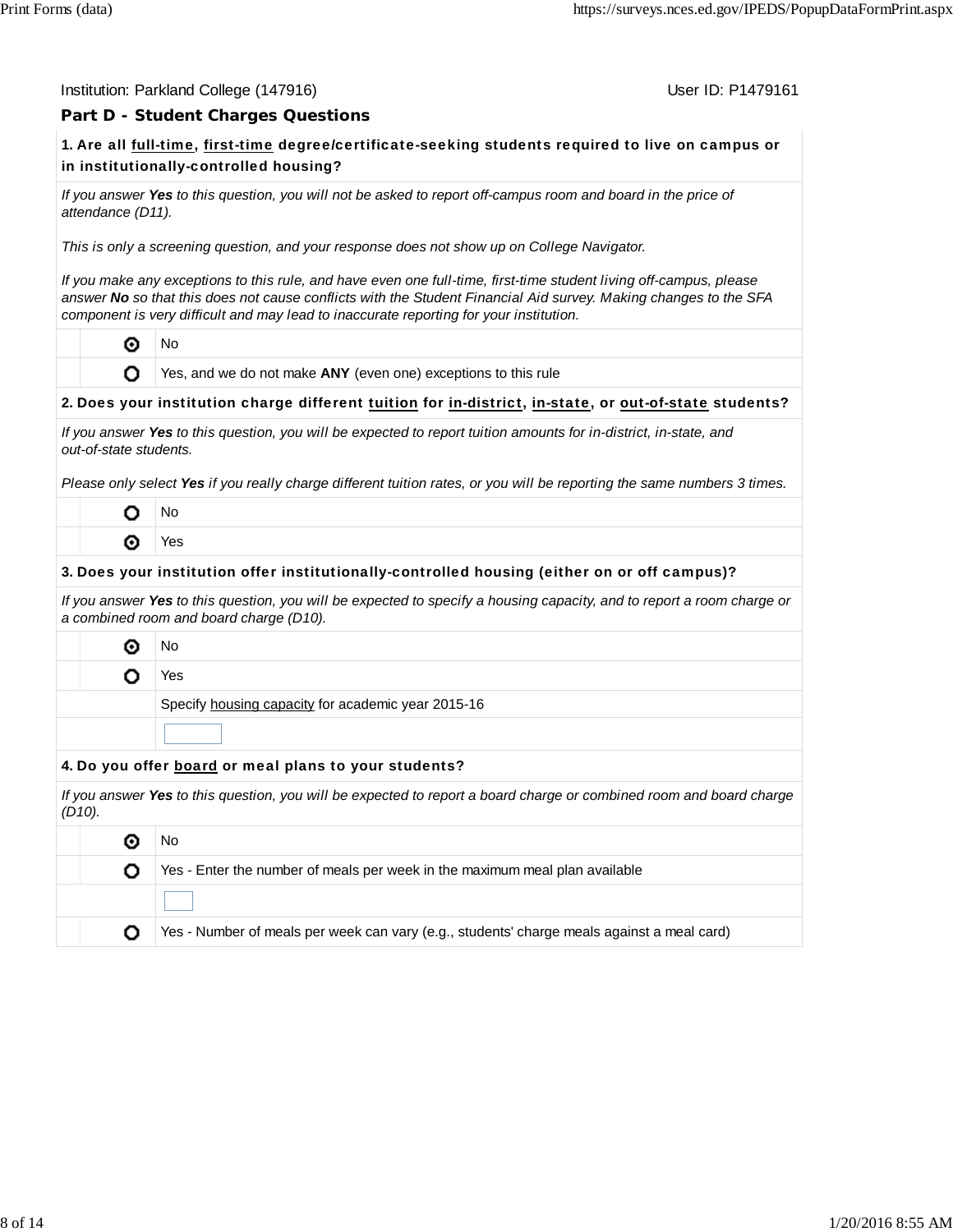| Institution: Parkland College (147916)                                                                                             |                    |            |          |                   |              | User ID: P1479161 |  |  |
|------------------------------------------------------------------------------------------------------------------------------------|--------------------|------------|----------|-------------------|--------------|-------------------|--|--|
| Part D - Undergraduate Student Charges                                                                                             |                    |            |          |                   |              |                   |  |  |
| If the institution charges an application fee, indicate the amount.                                                                |                    |            |          |                   |              |                   |  |  |
| <b>2</b> Amount                                                                                                                    |                    |            |          |                   |              | <b>Prior year</b> |  |  |
| Undergraduate application fee                                                                                                      |                    |            | 0        | $\bf{0}$          |              |                   |  |  |
|                                                                                                                                    |                    |            |          |                   |              |                   |  |  |
| 5. Charges to full-time undergraduate students for the full academic year 2015-16                                                  |                    |            |          |                   |              |                   |  |  |
| Please be sure to report an average tuition that includes all students at all levels (freshman, sophomore, etc.).                  |                    |            |          |                   |              |                   |  |  |
|                                                                                                                                    |                    |            |          |                   |              |                   |  |  |
|                                                                                                                                    | <b>In-district</b> | Prior year | In-state | <b>Prior year</b> | Out-of-state | <b>Prior year</b> |  |  |
| All full-time undergraduate students                                                                                               |                    |            |          |                   |              |                   |  |  |
| Average tuition                                                                                                                    | 3,480              | 3,480      | 9,090    | 9,090             | 13,890       | 13,890            |  |  |
| Required fees                                                                                                                      | 465                | 465        | 465      | 465               | 465          | 465               |  |  |
| 6. Per credit hour charge for part-time undergraduate students                                                                     |                    |            |          |                   |              |                   |  |  |
| Please be sure to report an average per credit tuition that includes all students at all levels (freshman, sophomore,<br>$etc.$ ). |                    |            |          |                   |              |                   |  |  |
|                                                                                                                                    |                    |            |          |                   |              |                   |  |  |
|                                                                                                                                    | In-district        | Prior year | In-state | Prior year        | Out-of-state | <b>Prior year</b> |  |  |
| Per credit hour charge                                                                                                             | 116                | 116        | 303      | 303               | 463          | 463               |  |  |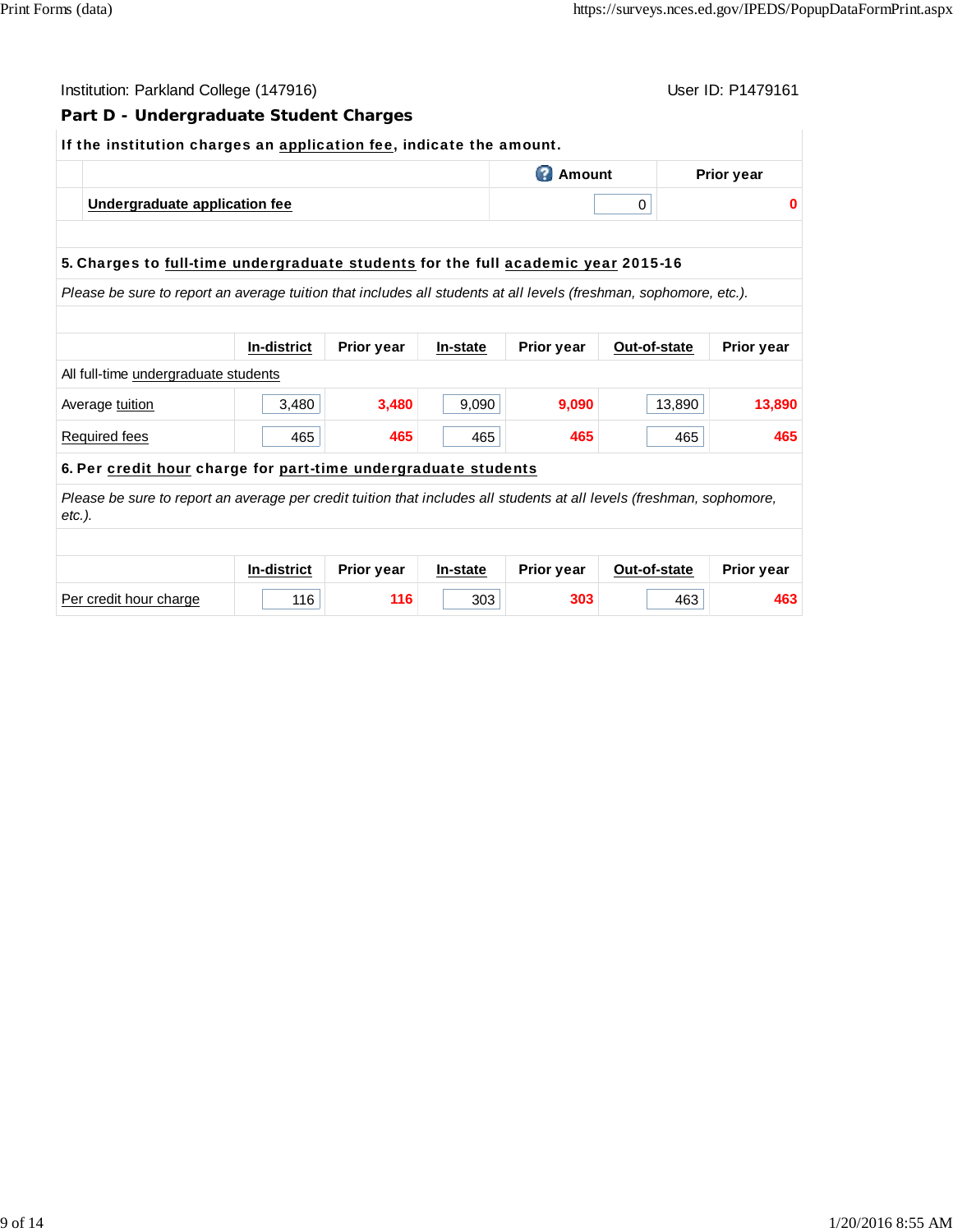# Institution: Parkland College (147916) November 2012 12: P1479161 **Part D - Student Charges - Price of Attendance 11. Cost of attendance for full-time, first-time undergraduate students:** *Please enter the amounts requested below. These data will be made available to the public on College Navigator. If your institution participates in any Title IV programs (Pell, Stafford, etc.), you must complete all information. Estimates of expenses for books and supplies, room and board, and other expenses are those from the Cost of Attendance report used by the financial aid office in determining financial need. Please talk to your financial aid office to get these numbers, to ensure that you are reporting correctly.* If the **2015-16 tuition and/or fees as reported on this page** for *full-time, first-time students* are covered by a tuition guarantee program, check the applicable box(es) under 'Tuition Guarantee'. Additionally, please indicate the maximum % increase that is guaranteed. *These numbers are expected to be fairly small. Please contact the Help Desk if you are confused about these values and how to report them.* **Charges for full academic year 2012-13 2013-14 2014-15 2015-16 Tuition Guarantee** *(check only if applicable* **Guaranteed Published tuition and required fees:** *to entering students in* **increase %** *2015-16)* In-district  $\Box$ Tuition **3,105 3,270 3,480** 3,480 Required fees **255 255 465** 465  $\Box$ Tuition + fees total **3,360 3,525 3,945** 3,945 In-state  $\Box$ Tuition **7,560 8,550 9,090** 9,090 Required fees **255 255 465** 465  $\Box$ Tuition + fees total **7,815 8,805 9,555** 9,555 Out-of-state Tuition **13,050 13,050 13,890** 13,890  $\Box$ Required fees **255 255 465** 465  $\Box$ Tuition + fees total **13,305 13,305 14,355** 14,355 Books and supplies **1,500 1,500 1,200** 1,200 **Off-campus (not with family):** Room and board **5,000 5,000 5,500** 5,500 Other expenses **3,000 3,000 3,300** 3,300 Room and board and other expenses **8,000 8,000 8,800** 8,800 **Off-campus (with family):** Other expenses **3,000 3,000 3,300** 3,300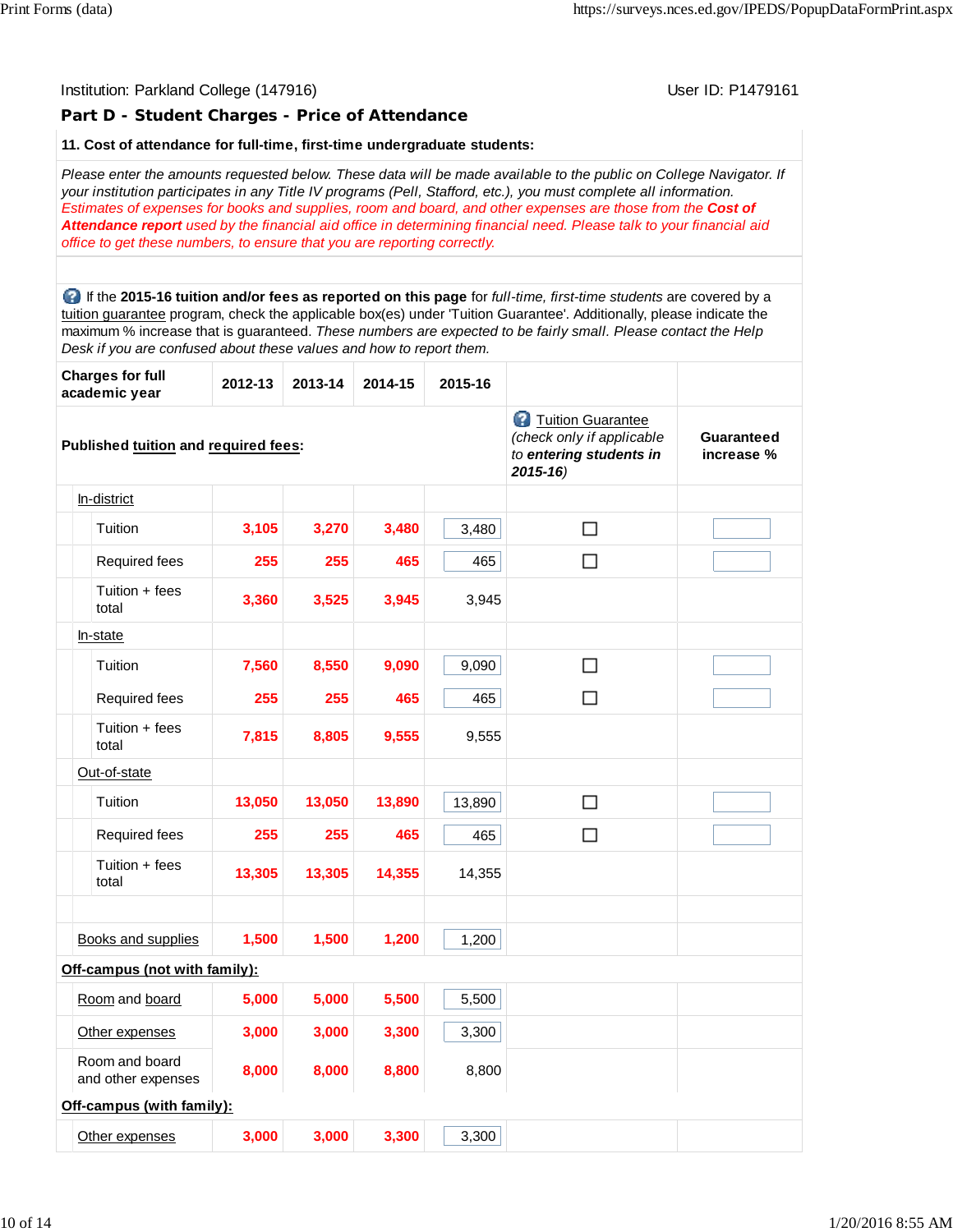**You may use the space below to** provide context **for the data you've reported above. These context notes will be posted on the College Navigator website, and should be written to be understood by students and parents.**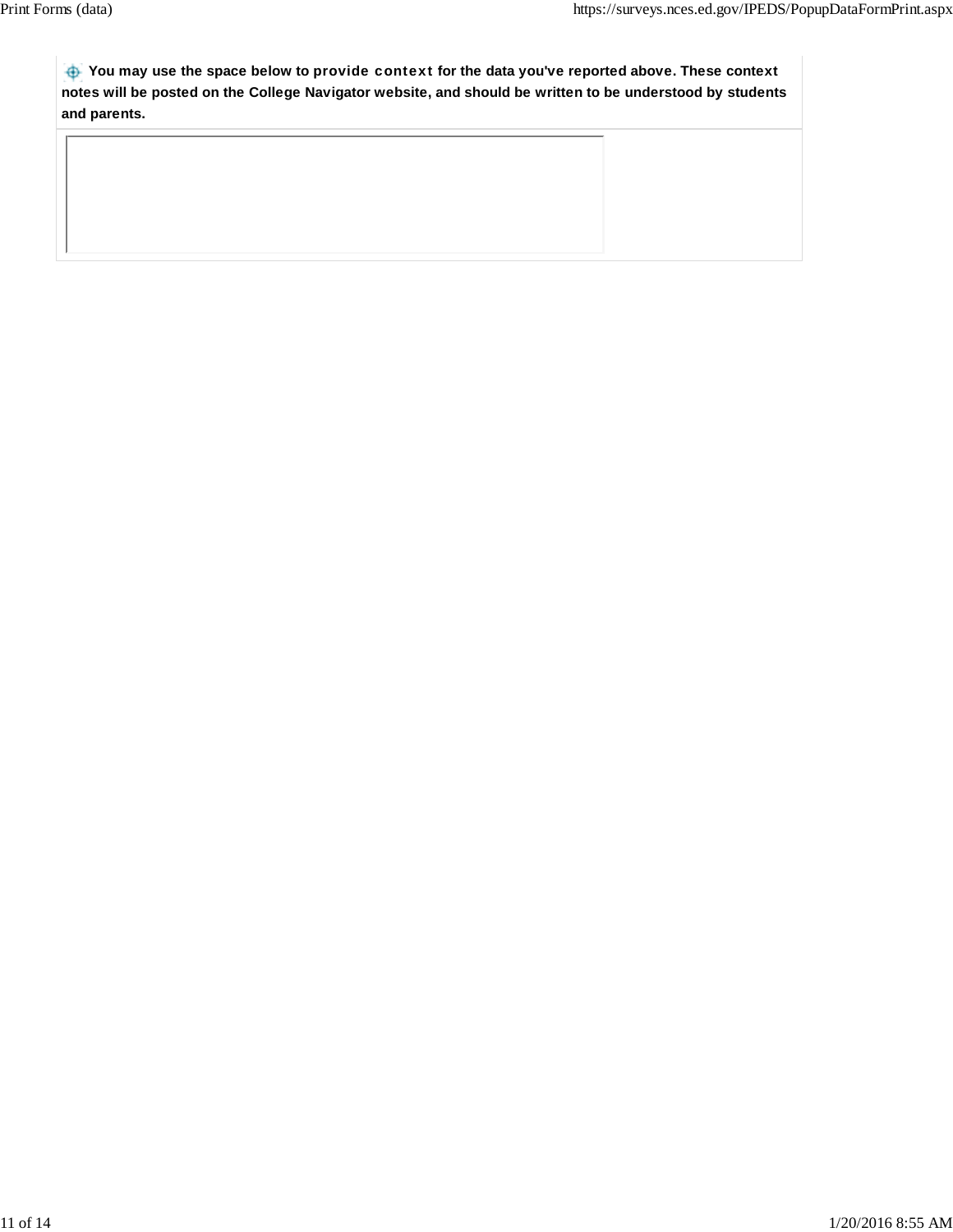# Institution: Parkland College (147916) **Institution: Parkland College (147916**)

# **Part E - Athletic Association**

# **1.** Is this institution a member of a national athletic association?

|   | No. |                                                          |  |  |
|---|-----|----------------------------------------------------------|--|--|
| ◉ |     | Yes - Check all that apply                               |  |  |
|   |     | National Collegiate Athletic Association (NCAA)          |  |  |
|   |     | National Association of Intercollegiate Athletics (NAIA) |  |  |
|   | ⊻   | National Junior College Athletic Association (NJCAA)     |  |  |
|   |     | United States Collegiate Athletic Association (USCAA)    |  |  |
|   |     | National Christian College Athletic Association (NCCAA)  |  |  |
|   |     | Other                                                    |  |  |

# **2.** If this institution is a member of the NCAA or NAIA, specify the conference FOR EACH SPORT using the pull down menu.

| <b>Sport</b>               | <b>NCAA or NAIA member</b> |     | Conference |                    |            |
|----------------------------|----------------------------|-----|------------|--------------------|------------|
| Football                   | ⊙                          | No  |            | Yes-Specify        | Select One |
| Basketball                 | ⊙                          | No  | O          | <b>Yes-Specify</b> | Select One |
| Baseball                   | ⊙                          | No  | O          | Yes-Specify        | Select One |
| Cross country and/or track | O                          | No. | O          | <b>Yes-Specify</b> | Select One |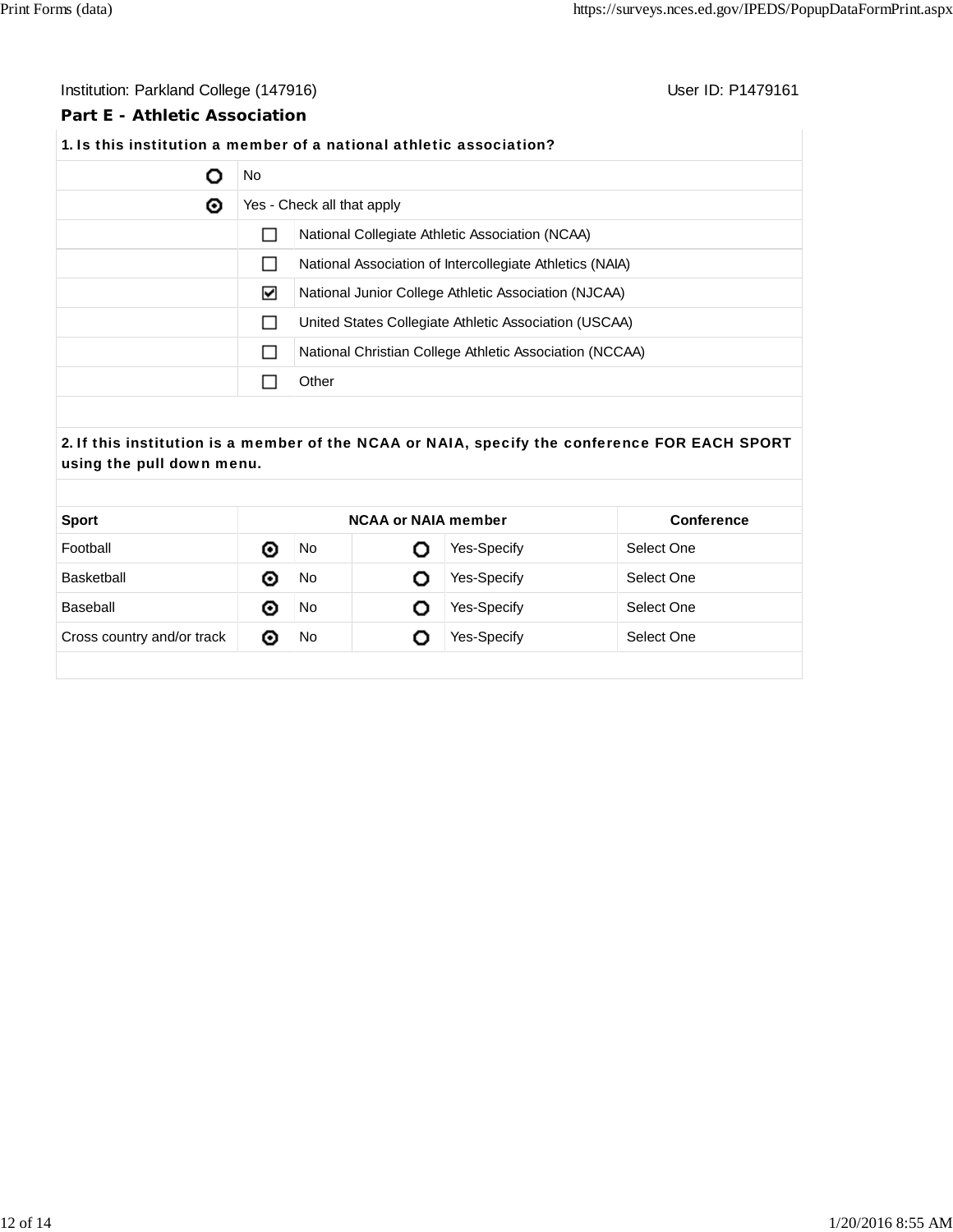# **Summary**

# **Institutional Characteristics Component Summary Academic Year Reporters**

IPEDS collects important information regarding your institution. All data reported in IPEDS survey components become available in the IPEDS Data Center and appear as aggregated data in various Department of Education reports. Additionally, some of the reported data appears specifically for your institution through the College Navigator website and is included in your institution's Data Feedback Report (DFR). The purpose of this summary is to provide you an opportunity to view some of the data that, when accepted through the IPEDS quality control process, will appear on the College Navigator website and/or your DFR. College Navigator is updated approximately three months after the data collection period closes and Data Feedback Reports will be available through the Data Center and sent to your institution's CEO in November 2016.

Please review your data for accuracy. If you have questions about the data displayed below after reviewing the data reported on the survey screens, please contact the IPEDS Help Desk at: 1-877-225-25681-877-225-2568 FREE or ipedshelp@rti.org.

| <b>GENERAL INFORMATION</b>                                                                           |                                                                                                                                                                                                  |  |  |
|------------------------------------------------------------------------------------------------------|--------------------------------------------------------------------------------------------------------------------------------------------------------------------------------------------------|--|--|
| <b>Mission Statement</b>                                                                             | http://www.parkland.edu/about/mission.aspx                                                                                                                                                       |  |  |
| Are all the programs at your institution<br>offered completely via distance<br>education?            | No.                                                                                                                                                                                              |  |  |
| Special Learning Opportunities                                                                       | ROTC (Army<br>Navy<br>Air Force)<br>Study abroad                                                                                                                                                 |  |  |
| <b>Student Services</b>                                                                              | Remedial services<br>Academic/career counseling services<br>Employment services for current students<br>Placement services for program completers<br>On-campus day care for children of students |  |  |
| Credit Accepted                                                                                      | Dual credit (college credit earned while in high school)<br>Credit for life experiences<br>Advanced placement (AP) credits                                                                       |  |  |
| Undergraduate students enrolled who<br>are formally registered with office of<br>disability services | 5%                                                                                                                                                                                               |  |  |

| <b>PRICING INFORMATION</b>                                              |                                       |          |          |          |          |  |
|-------------------------------------------------------------------------|---------------------------------------|----------|----------|----------|----------|--|
| Estimated expenses for academic year for full-time, first-time students |                                       |          | 2013-14  | 2014-15  | 2015-16  |  |
|                                                                         | In-district tuition and fees          | \$3,360  | \$3,525  | \$3,945  | \$3,945  |  |
|                                                                         | In-state tuition and fees             | \$7,815  | \$8,805  | \$9,555  | \$9,555  |  |
|                                                                         | Out-of-state tuition and fees         | \$13,305 | \$13,305 | \$14,355 | \$14,355 |  |
|                                                                         | Books and supplies                    | \$1,500  | \$1,500  | \$1,200  | \$1,200  |  |
|                                                                         | Off-campus room and board             | \$5,000  | \$5,000  | \$5,500  | \$5,500  |  |
|                                                                         | Off-campus other expenses             | \$3,000  | \$3,000  | \$3,300  | \$3,300  |  |
|                                                                         | Off-campus with family other expenses | \$3,000  | \$3,000  | \$3,300  | \$3,300  |  |